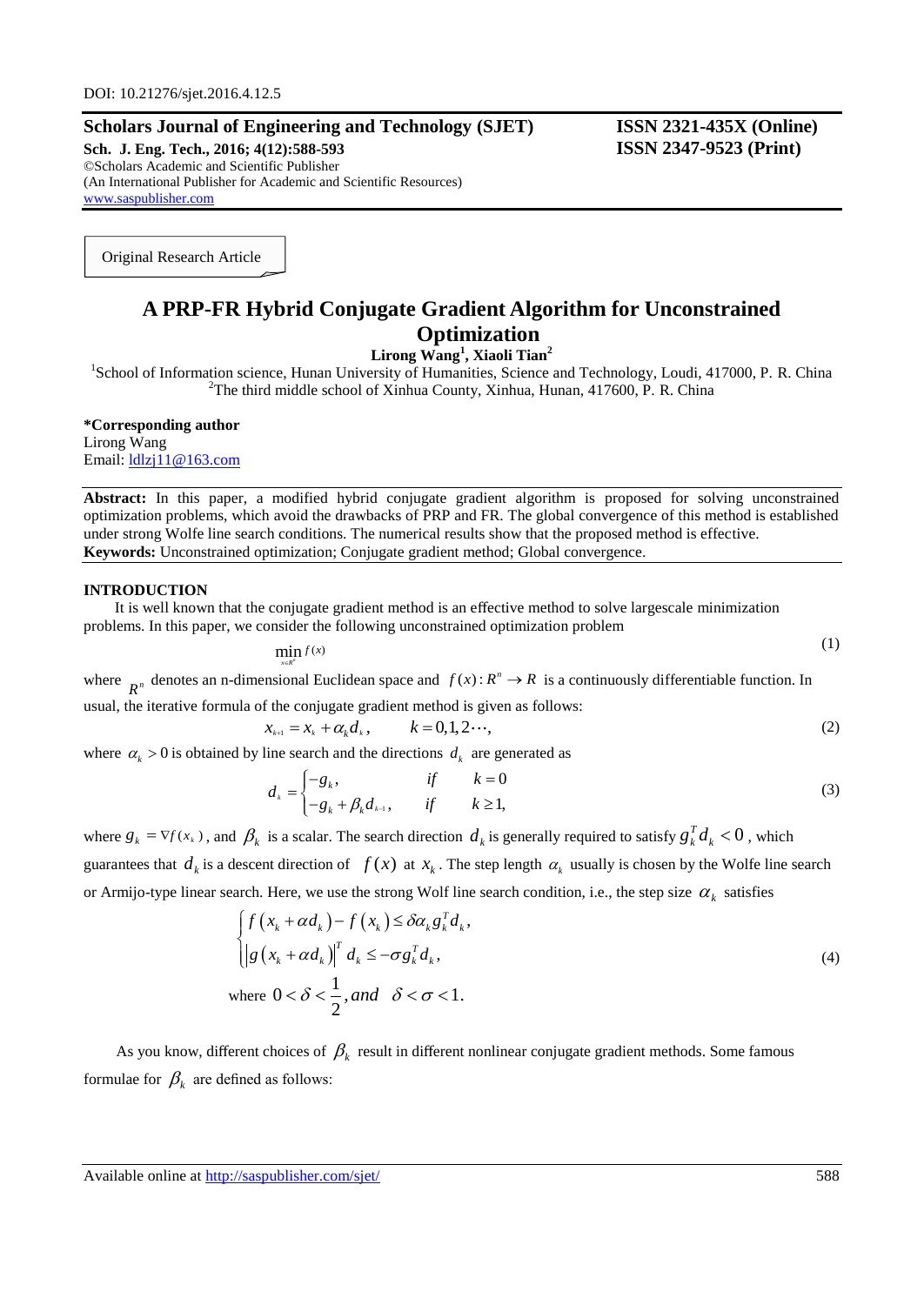$$
\beta_{k}^{FR} = \frac{||g_{k}||^{2}}{||g_{k-1}||^{2}}, \quad FR \text{ (Fletcher - Re eves) [1]},
$$
\n
$$
\beta_{k}^{PRP} = \frac{g_{k}^{T} y_{k-1}}{||g_{k-1}||^{2}}, \quad PRP \text{ (Polak - Ribiere - Polyak) [2]},
$$
\n
$$
\beta_{k}^{DF} = \frac{||g_{k}||^{2}}{d_{k-1}^{T} y_{k-1}}, \quad DY \text{ (Dai - Yuan) [3]},
$$
\n
$$
\beta_{k}^{CD} = -\frac{||g_{k}||^{2}}{d_{k-1}^{T} g_{k-1}}, \quad CD \text{ (conjugate descent) [4]},
$$
\n
$$
\beta_{k}^{LS} = -\frac{g_{k}^{T} y_{k-1}}{d_{k-1}^{T} g_{k-1}}, \quad LS \text{ (Liu - Storey) [5]},
$$
\n
$$
\beta_{k}^{HS} = \frac{g_{k}^{T} y_{k-1}}{d_{k-1}^{T} y_{k-1}}, \quad HS \text{ (Hestenes - Stiefel) [6]}.
$$
\n(5)

where  $y_{k-1} = g_k - g_{k-1}$ , the symbol  $\|\Pi\|$  be the Euclidean norm. As is well known, the CG methods  $\beta_k^{FR}$ ,  $\beta_k^{CD}$  and  $\beta_k$ <sup>DY</sup> possess strong global convergence properties, but have less computational performance. On the other hand, the  $\beta_k^{PRP}$ ,  $\beta_k^{LS}$  and  $\beta_k^{HS}$  methods have been shown that although they may not always converge, they often offer better

computational performance. In most cases, hybrid conjugate gradient methods are more efficient than basic conjugate gradient methods. Recently, Dai & Yuan [8] combined the DY algorithm with the HS algorithm, proposing the following two hybrid methods

d methods  
\n
$$
b^{hDY} = \max \{-c b^{DY}, \min \{b^{DY}, b^{HS}\}\},
$$
\n
$$
b^{hDYz} = \max \{0, \min \{b^{DY}, b^{HS}\}\},
$$

where c is a scalar. They established the global convergence of these hybrid computational schemes under the weak Wolfe conditions. N. Andrei [9] Combined between PRP and DY conjugate gradient methods, proposed the following hybrid method:

$$
b = (1 - q)b^{PRP} + qb^{DY},
$$

where the parameter in the convex combination is computed in such a way that the conjugacy condition is satisfied, independently of the line search. some kinds of new hybrid conjugate gradient methods are given in [10, 11].

In this paper, we propose another hybrid conjugate gradient as a convex combination of PRP and FR conjugate gradient algorithms. By this method, we hope to obtain a more efficient conjugate gradient algorithm. The rest of this paper is organized as follows. The algorithm is presented in Section 2. In Sections 3 the global convergence is analyzed. We give the numerical experiments in Section 4.

### **DESCRIPTION OF ALGORITHM**

Based on the ideas of N. Andrei [9], we propose another hybrid of  $\beta^{PRP}$  and  $\beta^{FR}$  as following:

$$
b = ub^{FR} + (1 - u)b^{PRP}, 0 \text{ ft } u \text{ ft } 1,
$$
 (6)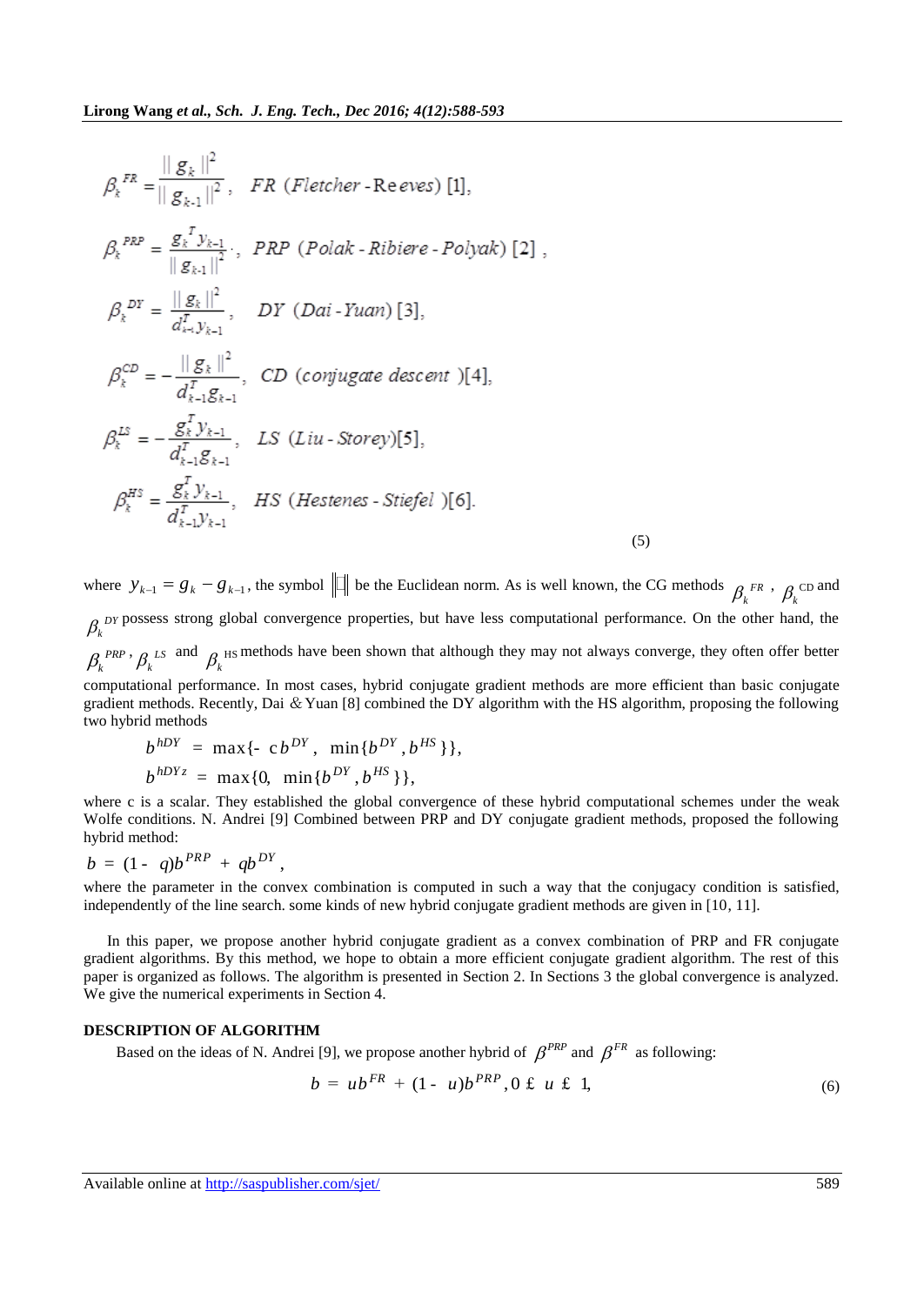where *u* is a scalar parameter. Obviously, if  $u = 1$ , then  $\beta = \beta^{PRP}$ , and if  $u = 0$ , then  $b = b^{FR}$ . On the other hand, if  $0 < u < 1$ , then, b is a convex combination of  $b^{PRP}$  and  $b^{FR}$ . Hence, from  $y_{k-1}^T d_k = 0$  $y_{k-1}^T d_k = 0$  (the conjugacy condition), after some algebra, we get

$$
u_{k} = \frac{(y_{k-1}^{T}g_{k})(||g_{k-1}||^{2} - y_{k-1}^{T}d_{k-1})}{(g_{k}^{T}g_{k-1})(y_{k-1}^{T}d_{k-1})}.
$$
\n(7)

Further, when one of the following two groups of inequality holds,

$$
\begin{cases} g_k^T g_{k-1} \ge 0 \\ y_{k-1}^T g_k \ge 0 \end{cases} \text{ or } \begin{cases} g_k^T g_{k-1} < 0 \\ g_k^T d_{k-1} \le 0 \end{cases}, \tag{8}
$$

it holds that  $u \in [0,1)$ . Hence, we constructed the following parameters

$$
\left\{ y_{k-1}^T g_k \ge 0 \right\} \quad \left\{ g_k^T d_{k-1} \le 0 \right\}
$$
\nHence, we constructed the following parameters

\n
$$
\beta_k = \begin{cases}\n u_k \frac{\|g_k\|^2}{\|g_{k-1}\|^2} + (1 - u_k) \frac{g_k^T y_{k-1}}{\|g_{k-1}\|^2} = u_k \beta^{FR} + (1 - u_k) \beta^{PRP}, \text{if } g_k \text{ satisfies (8)},\\
 0, \text{otherwise.}\n\end{cases}
$$
\n(9)

Now we state our algorithm as follows. Algorithm PRPFR:

**Step 0:** Initialization: Given a starting point 
$$
x_0 \in R^n
$$
, choose parameters  
  $0 < \varepsilon < 1, 0 < \delta < \frac{1}{2}, \delta < \sigma < 1, d_0 = -g_0, k := 0$ 

Step 1: If 
$$
||g_k|| < \varepsilon
$$
, STOP, else go to Step 2;  
\nStep 2: Let  $x_{k+1} = x_k + \alpha_k d_k$ ,  
\n
$$
\begin{cases}\nd_0 = -g_0 \\
d_k = -g_k + \beta_k d_{k-1}, k \ge 1, \text{ where } \beta_k \text{ is followed by (9).}\n\end{cases}
$$

 $\alpha_k$  is defined by the strong Wolf line search (4).

**Step 3** : Let  $k := k + 1$ , and go to Step 2.

#### **GLOBAL CONVERGENCE OF ALGORITHM**

At first, the following basic assumptions on the objective function are assumed, which have been widely used in the literature to analyze the global convergence of the conjugate gradient methods. **H3.1**

**i**) The objective function  $f(x)$  is continuously differentiable and has a lower bound on the level set

 $L_0 = \{x \in \mathbb{R}^n \mid f(x) \le f(x_0)\}\,$ , where  $x_0$  is the starting point.

ii) The gradient  $g(x)$  of  $f(x)$  is Lipschitz continuous in some neighborhood U of  $L_0$ , namely, there exists a constant L > 0 such that

$$
|0 \text{ such that}
$$
  

$$
\|g(x) - g(y)\| \le L \|x - y\|, \forall x, y \in U.
$$

**Lemma 3.1[7]** Suppose that Assumption H3.1 holds. If the conjugate method satisfies  $g_k^T d_k < 0$ , then we have that

$$
\sum_{k=0}^{\infty} \frac{\left(g_k^T d_k\right)^2}{\|d_k\|^2} < +\infty.
$$

**Theorem 3.1** Suppose that Assumption H3.1 holds and the sequence  $\{x_k\}$  is generated by Algorithm PRPFR, then  $g_k^T d_k < 0$ .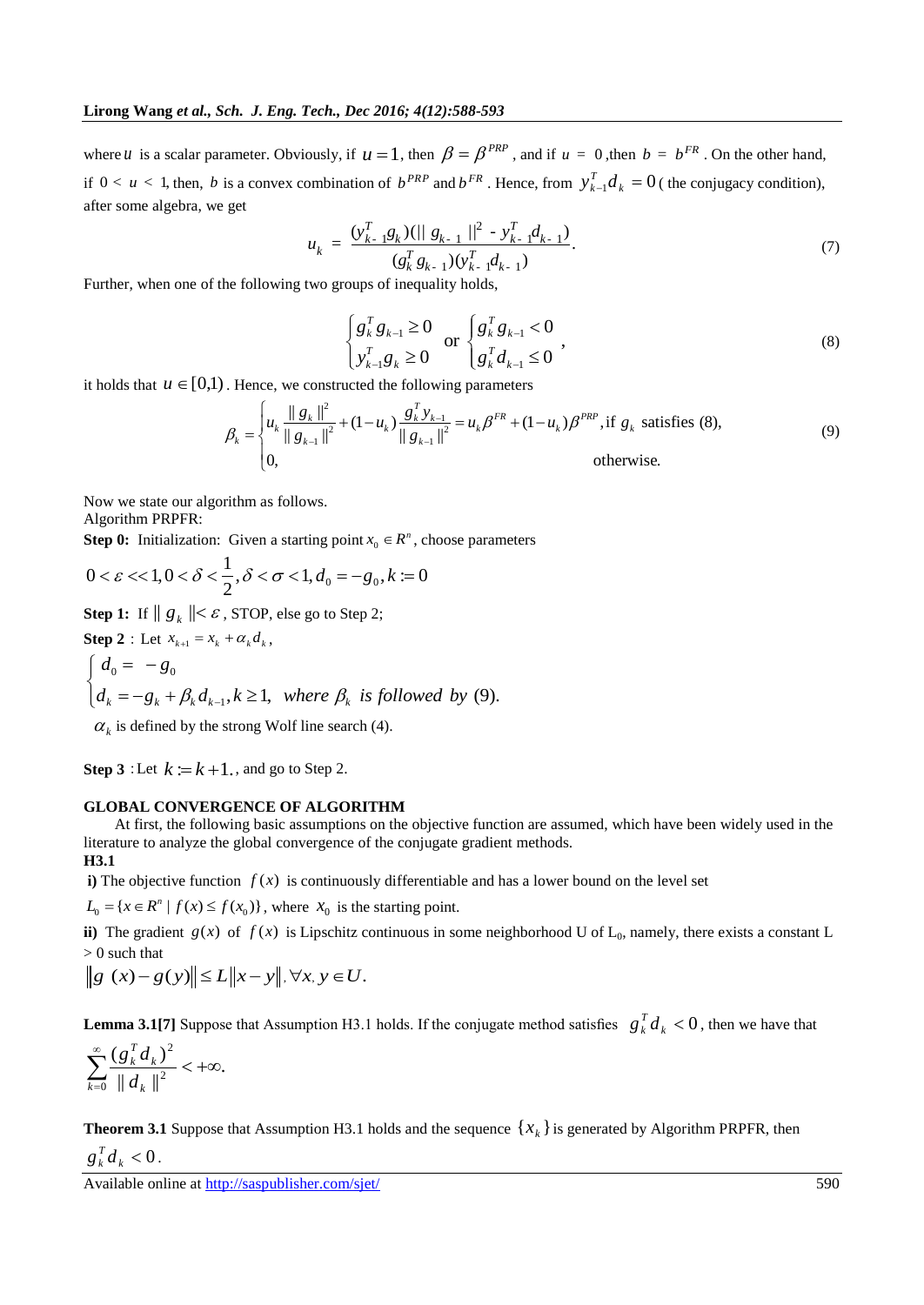**Proof:** For  $n = 0$ ,  $g_0^T d_0 = - || g_0 ||^2 < 0$ . Suppose the assertion has been proved for order  $n = k - 1$ , i.e.  $g_{k-1}^T d_{k-1} < 0$ . We shall show that it is then valid for order  $n = k$ ,  $= g_k^T(-g_k + \beta_k d_{k-1})$  $k - \delta k$  $g_k^T d_k = g_k^T (-g_k + \beta_k d_{k-1}).$ If  $\beta_k = 0$ , then  $g_k^T d_k < 0$ . If  $g_k$  satisfies (8), then 2,  $||g_k||^2$  $\frac{1}{2} g_k^T d_{k-1} + (1 - u_k) \frac{g_k^T y_k}{\|g_{k-1}\|^2} g_k^T d_{k-1}$  $\frac{1}{(1+1)^2} g_k^T d_{k-1} + (1-u_k) \frac{\delta k}{\parallel g_{k-1}}$  $\frac{1}{2}$   $\|g_k\|^2 + (u_k - 1)g_k^T g_{k-1}$ 2  $\delta_k \mathbf{u}_{k-1}$  $g_k^T d_k = - || g_k ||^2 + u_k \frac{|| g_k ||^2}{|| g_{k-1} ||^2} g_k^T d_k$ <br>=  $- || g_k ||^2 + \frac{|| g_k ||^2 + (u_k - 1)}{|| g_{k-1} ||^2}$ 2 <sup>11</sup>  $S_{k-1}$   $\frac{\parallel g_{k-1} \parallel^2 (y_{k-1}^T g_k)}{(y_{k-1}^T d_{k-1}) \parallel g_{k-1} \parallel^2} g_k^T d_{k-1}$ then  $g_k^T d_k < 0$ . If  $g_k$  satisfies (8), then  $g_k^T d_k < 0$ . If  $g_k$  satisfies (8), then  $||g_k||^2 + u_k \frac{||g_k||^2}{||g_k||^2} g_k^T d_{k-1} + (1 - u_k)$  $\frac{||g_k||^2}{||g_{k-1}||^2} g_k^T d_{k-1} + (1 - u_k) \frac{g_k^T y_k}{||g_{k-1}||^2}$  $\frac{1}{\| \cdot \|_{\ell_{k-1}}}{\| g_{k-1} \|_{\ell_{k-1}}$  $= - || g_k ||^2 + \frac{|| s_k ||^2 (a_k - 1) g_k}{|| g_{k-1} ||^2}$ <br>=  $- || g_k ||^2 + \frac{|| g_{k-1} ||^2 (y_{k-1}^T g_k)}{(y_{k-1}^T g_{k-1} || g_{k-1} ||^2)}$  $\frac{\|g_{k-1}\|}{\|g_{k-1}\|^2} \frac{\|g_{k-1}\|^2}{\left(y_{k-1}^T d_{k-1}\right)\|g_{k-1}\|}$  $= -||g_k||^2 +$ *T*  $T_k^T d_k = - \|g_k\|^2 + u_k \frac{\|g_k\|^2}{\|g_{k-1}\|^2} g_k^T d_{k-1} + (1 - u_k) \frac{g_k^T y_k}{\|g_{k-1}\|^2} g_k^T d_k$  $\frac{\sum_{k=1}^{k} ||k||^2}{\sum_{k=1}^{k} ||k||^2} g_k^T d_{k-1} + (1 - u_k) \frac{\delta k}{||g_k||^2}$ *T*  $\begin{aligned} \mathbf{g}_k \parallel^2 + \mathbf{u}_k \frac{\parallel \mathbf{g}_k \parallel}{\parallel \mathbf{g}_{k-1} \parallel^2} \mathbf{g}_k^T \mathbf{d}_{k-1} + (1 - \mathbf{u}_k) - \ \mathbf{g}_k \parallel^2 + \frac{\parallel \mathbf{g}_k \parallel^2 + (\mathbf{u}_k - 1) \mathbf{g}_k^T \mathbf{g}_{k-1}}{\parallel \mathbf{g}_{k-1} \parallel^2} \mathbf{g}_k^T \mathbf{d}_k \end{aligned}$ *T*  $\|k\|^2 + \frac{\|g_{k-1}\|^2 (y_{k-1}^T g_k)}{(y_{k-1}^T d_{k-1}) \|g_{k-1}\|^2} g_k^T d_k$  $\frac{\delta_{k-1} \parallel \langle y_{k-1} \rangle}{\delta_{k-1} d_{k-1}}$ *g*<sub>*k*</sub>  $g_k - g_k$  *g<sub>k</sub>*  $g_k$  *g<sub>k</sub> g<sub>k</sub>* satisfies (8), then<br> *g*<sub>*k*</sub> *d<sub>k</sub>* = - || *g<sub>k</sub>* ||<sup>2</sup> + *u<sub>k</sub>*  $\frac{||g_k||^2}{||g_{k+1}||^2} g_k^T d_{k-1} + (1 - u_k) \frac{g_k^T y_k}{||g_{k+1}||^2} g_k^T d_{k-1}$ *g<sub>k</sub>*  $\left\| \frac{g_k}{g_{k-1}} \right\|^2$   $g_k^T d_{k-1} + (1 - u_k) \frac{g}{\| g_{k-1} \|_2^2}$  $g_k \|^2 + \frac{\|g_k\| + \sqrt{\alpha_k^2 + 2g_k^2}g_{k-1}}{\|g_{k-1}\|^2}$ <br> $g_k \|^2 + \frac{\|g_{k-1}\|^2 (y_{k-1}^T g_k)}{(y_{k-1}^T d_{k-1})\|g_{k-1}\|^2} g_k^T d_k$  $\frac{\|g_{k-1}\|^2 (y_{k-1}^T g_k)}{y_{k-1}^T d_{k-1}} \frac{g_{k-1}}{\|g_{k-1}\|^2} g_k^T d_{k-1}$  $\frac{1}{(1-1)(1-u_k)} \frac{g_k^T y_k}{\|g_{k-1}\|^2} g_k^T d_{k-1}$  $\frac{k}{\left\| -1 \right\|^2} g_k^T d_{k-1} + (1 - u_k) \frac{g_k y_k}{\left\| g_{k-1} \right\|^2} g_k$  $\stackrel{-1}{=} g_k^T d_{k-}$ -= 0, then  $g_k^T d_k < 0$ . If  $g_k$  satisfies (8), then<br>=  $- || g_k ||^2 + u_k \frac{|| g_k ||^2}{|| g_k ||^2} g_k^T d_{k-1} + (1 - u_k) \frac{g_k^T}{|| g_k ||^2}$ =- $||g_k||^2 + u_k \frac{||g_k||}{||g_{k-1}||^2} g_k^T d_{k-1} + (1 -$ <br>=- $||g_k||^2 + \frac{||g_k||^2 + (u_k - 1)g_k^T g_{k-1}}{||g_k||^2}$  $= - ||g_k||^2 + \frac{||g_{k-1}||^2}{(v_k^T, d_k)}$  $2 + \frac{y_{k-1}g_k}{y_{k-1}^T d_{k-1}} (g_k^T d_{k-1})$ 2  $\frac{1}{11}d_{k-1} + g_k^T d_{k-1} y_{k-1}^T$  $\frac{k-1}{1}$ <br> $\frac{1}{d_{k-1}}$ 2  $\|d_{k-1})\|g_k\|^2 - (g_{k-1}^T g_k)(g_k^T d_{k-1})$  $\frac{8}{10^{1}}$  $\begin{aligned} &\|\left( \bigvee_{k=1}^{T} d_{k-1} \big) \| \bigvee_{k=1}^{T} \| d_{k-1} \bigw\| \ &\|^{2} + \frac{\mathbf{y}_{k-1}^{T} \mathcal{g}_{k}}{\mathbf{y}_{k-1}^{T} \mathcal{g}_{k-1}} \big( \mathbf{g}_{k}^{T} d_{k-1} \big) \end{aligned}$  $-||g_k||^2 +$ <br>(- $||g_k||^2$ )  $=\frac{(y_{k-1}^T d_{k-1})\|g_k\|^2 - (g_{k-1}^T g_k) (g_k^T d_{k-1})}{y_{k-1}^T d_{k-1}}$ <br>=  $\frac{(y_{k-1}^T d_{k-1})\|g_k\|^2 - (g_{k-1}^T g_k) (g_k^T d_{k-1})}{x}$ . *T*  $y_{k-1}^T$ <br>  $y_{k-1}^T g_k$   $(g_k^T d_k)$  $\frac{r_{k-1}}{r_k}$  $y_{k-1}^T d_{k-1}$ <br>*T*<sub>*t*</sub>, *d<sub>t</sub>*, +  $g_t^T d_{t-1} y_t^T$  $\frac{k}{k}$   $\frac{f(x)}{f(x)}$   $\frac{f(x)}{f(x)}$   $\frac{f(x)}{f(x)}$   $\frac{f(x)}{f(x)}$   $\frac{f(x)}{f(x)}$  $\frac{a_{k-1}}{a_{k-1}}$  $y_{k-1}^T d_{k-1}$ <br>*T*  $d_{k-1}$   $\|g_{k-1}\|^2 = (g_{k-1}^T g_{k-1})(g_{k-1}^T g_{k-1}^T g_{k-1}^T g_{k-1}^T g_{k-1}^T g_{k-1}^T g_{k-1}^T g_{k-1}^T g_{k-1}^T g_{k-1}^T g_{k-1}^T g_{k-1}^T g_{k-1}^T g_{k-1}^T g_{k-1}^T g_{k-1}^T g_{k-1}^T g_{k-1}^T g_{k-1}^T g_{k-1}^T g_{k \frac{f_{k-1}f_{k-1}}{g_{k-1}g_{k-1}}$   $\frac{f_{k-1}f_{k-1}}{g_{k-1}g_{k-1}g_{k-1}g_{k-1}g_{k}g_{k}g_{k-1}g_{k-1}g_{k-1}g_{k-1}g_{k-1}g_{k-1}g_{k-1}g_{k-1}g_{k-1}g_{k-1}g_{k-1}g_{k-1}g_{k-1}g_{k-1}g_{k-1}g_{k-1}g_{k-1}g_{k-1}g_{k-1}g_{k-1}g_{k-1}g_{k-1}g_{k-1}g_{k$  $\frac{T}{\sum_{k=1}^{T} d_k}$  $\frac{y_{k-1}^T f(x_{k-1})}{y_{k-1}^T d_{k-1}}$ <br> $\frac{y_{k-1}^T g_k}{y_{k-1}^T g_{k-1}}$  (*g*<sup>*t*</sup> *d*<sub>*t*</sub> *d*<sub>*t*</sub> *d*<sub>*t*</sub> *d*<sub>*t*</sub> *d*<sub>*t*</sub> *d*<sub>*t*</sub> *d*<sub>*t*</sub> *d*<sub>*t*</sub> *d*<sub>*t*</sub> *d*<sub>*t*</sub> *d*<sub>*t*</sub> *d*<sub>*t*</sub> *d*<sub>*t*</sub> *d*<sub>*t*</sub> *d*<sub>*t*</sub> *d*<sub>*t*</sub>  $\frac{y_{k-1}^T}{y_{k-1}^T d}$  $g_k ||_k^2 + \frac{y_{k-1} s_k}{y_{k-1}^T d_{k-1}} (g_k^T d_{k-1})$ <br> $g_k ||_k^2 y_{k-1}^T d_{k-1} + g_k^T d_{k-1} y_{k-1}^T g_k$  $\frac{y_{k-1} - d_{k-1}}{y_{k-1}^T d_{k-1}} + g_k^T d_{k-1} y_{k-1}^T g_k$  $\frac{y_{k-1}^T d_{k-1} + g_k a_{k-1} y_{k-1}^T g_k}{y_{k-1}^T d_{k-1}}$ <br> $\frac{y_{k-1}^T d_{k-1}}{y_{k-1}^T g_k} = \frac{g_k^T g_k g_k^T g_k}{g_k^T g_k^T g_k}$  $\frac{d_{k-1}d_{k-1}}{g_{k-1}g_{k-1}}$ <br>  $\frac{d_{k-1}d_{k-1}}{g_{k-1}g_{k-1}}$  $+\frac{y_{k-1}g_k}{y_{k-1}^T d_{k-1}} (g_k^T d_{k-1})$  $\frac{a_{k-1} + g_k a_k}{a_{k-1}}$  $=\frac{(y_{k-1}^T d_{k-1})\|g_k\|^2 - (g_{k-1}^T g_k)}{y_{k-1}^T d_{k-1}}$ =- $||g_k||^2 + \frac{y_{k-1}g_k}{y_{k-1}^T d_{k-1}} (g_k^T d_{k-1})$ <br>= $\frac{(-||g_k||^2)y_{k-1}^T d_{k-1} + g_k^T d_{k-1}y_k^T}{T}$ 

By (4) shows, if the first group inequality holds of (8), then there  
\n
$$
g_k^T d_k \n\leq \frac{(g_{k-1}^T d_{k-1}) || g_k ||^2 - (g_{k-1}^T g_k)(s_1 g_{k-1}^T d_{k-1})}{y_{k-1}^T d_{k-1}}
$$
\n
$$
= \frac{(|| g_k ||^2 - s_1 g_{k-1}^T g_k)(g_{k-1}^T d_{k-1})}{y_{k-1}^T d_{k-1}}
$$
\n
$$
< \frac{(|| g_k ||^2 - g_{k-1}^T g_k)(g_{k-1}^T d_{k-1})}{y_{k-1}^T d_{k-1}} \n\leq 0,
$$

if the second group inequality holds of (8), then there is  
\n
$$
\frac{1}{g_k^T d_k} \int_{g_k} \frac{g_1^T g_{k-1}}{g_{k-1}^T d_{k-1}}
$$
\n
$$
= \frac{\left(\frac{1}{g_1} \|\|g_k\|\right)^2 - g_k^T g_{k-1}}{g_{k-1}^T d_{k-1}}
$$
\n
$$
= \frac{\left(\frac{1}{g_1} \|\|g_k\|\right)^2 - g_k^T g_{k-1}}{g_{k-1}^T d_{k-1}} < 0.
$$

Thus, to sum up,  $g_k^T d_{k-1} < 0$  holds for all  $k \ge 1$ . i.e. the theorem is proved.

In view of Theorem 3.1 and[12], we may obtain the following results.

**Theorem 3.2** Suppose that Assumption H3.1 holds and the sequence  $\{x_k\}$  is generated by Algorithm PRPFR. Then  $\liminf_{k\to\infty}$   $||g_k||=0.$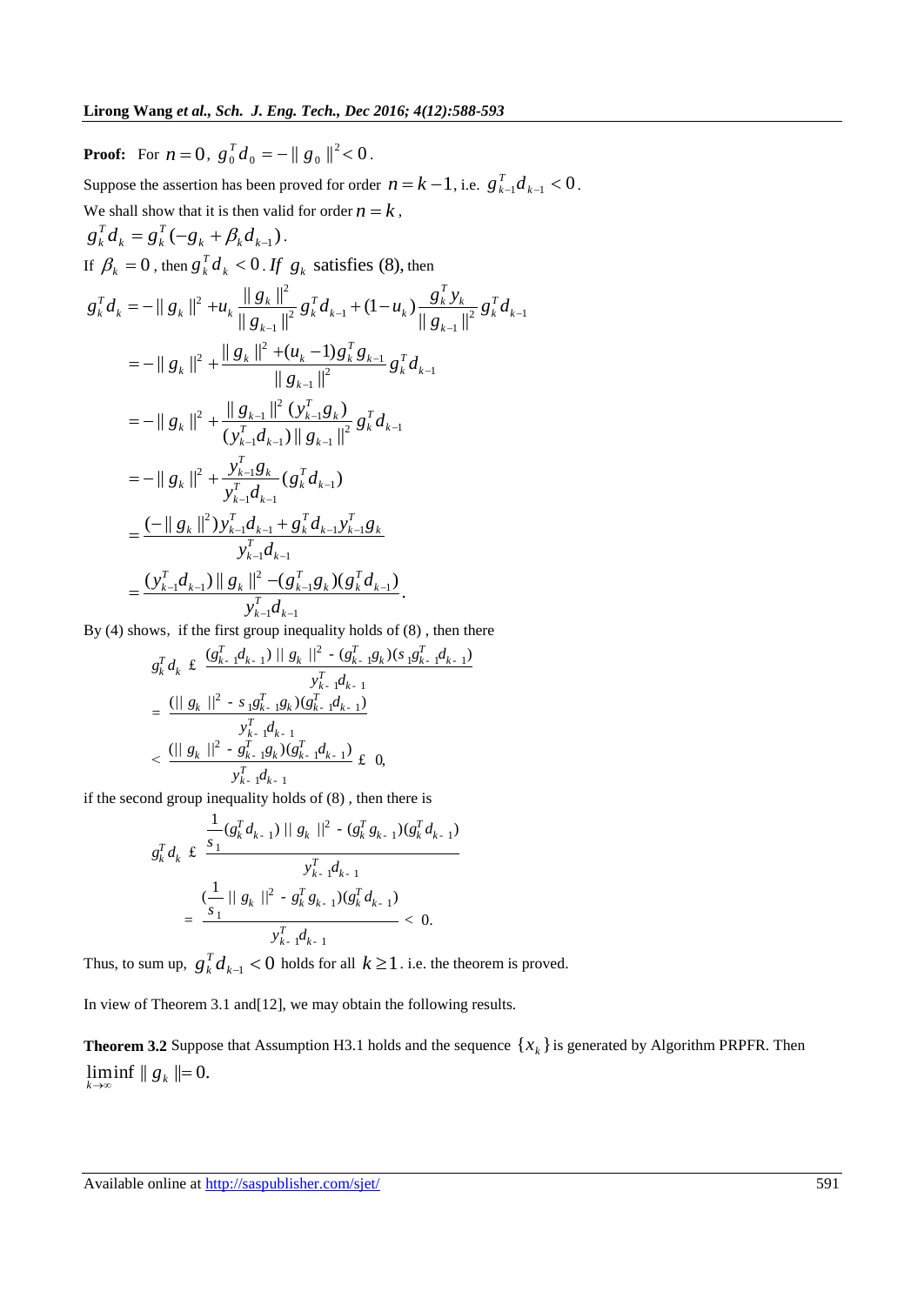## **NUMERICAL EXPERIMENTS**

In this section, we give some numerical results of Algorithm A to show that the method is efficient for unconstrained optimization problems. The problems that we tested are from [13] and [14]. Table 1 show the computation results, where the columns have the following meanings:

 $x_k$ —the final point;

 $f_*$ —the final value of the objective function;

| Table 1: Comparative numerical results of Algorithm A |                                          |                        |
|-------------------------------------------------------|------------------------------------------|------------------------|
| <b>Problem</b>                                        | $x_{\iota}$                              |                        |
| Rosen                                                 | (1.00091143028257, 1.00182635749054)     | 8.314160330210927e-007 |
| Freud                                                 | $(11.41271934114850, -0.89680858859295)$ | 48.98425368072392      |
| <b>Beale</b>                                          | (3.00323465930368, 0.50080623002464)     | 1.669350396112912e-006 |
| Trigonometric                                         | (0.24215550125275, 0.61293925994241)     | 3.566294149196800e-007 |
| <b>Brown</b>                                          | (0.99832798989672, 1.00265604787958)     | 1.432915886552999e-006 |



Fig1-2 show the performance of the three methods relative to the function evaluations and iterations. All the methods successfully solved all the problems. From the figure, we see that the new method is very much competitive with the other methods.